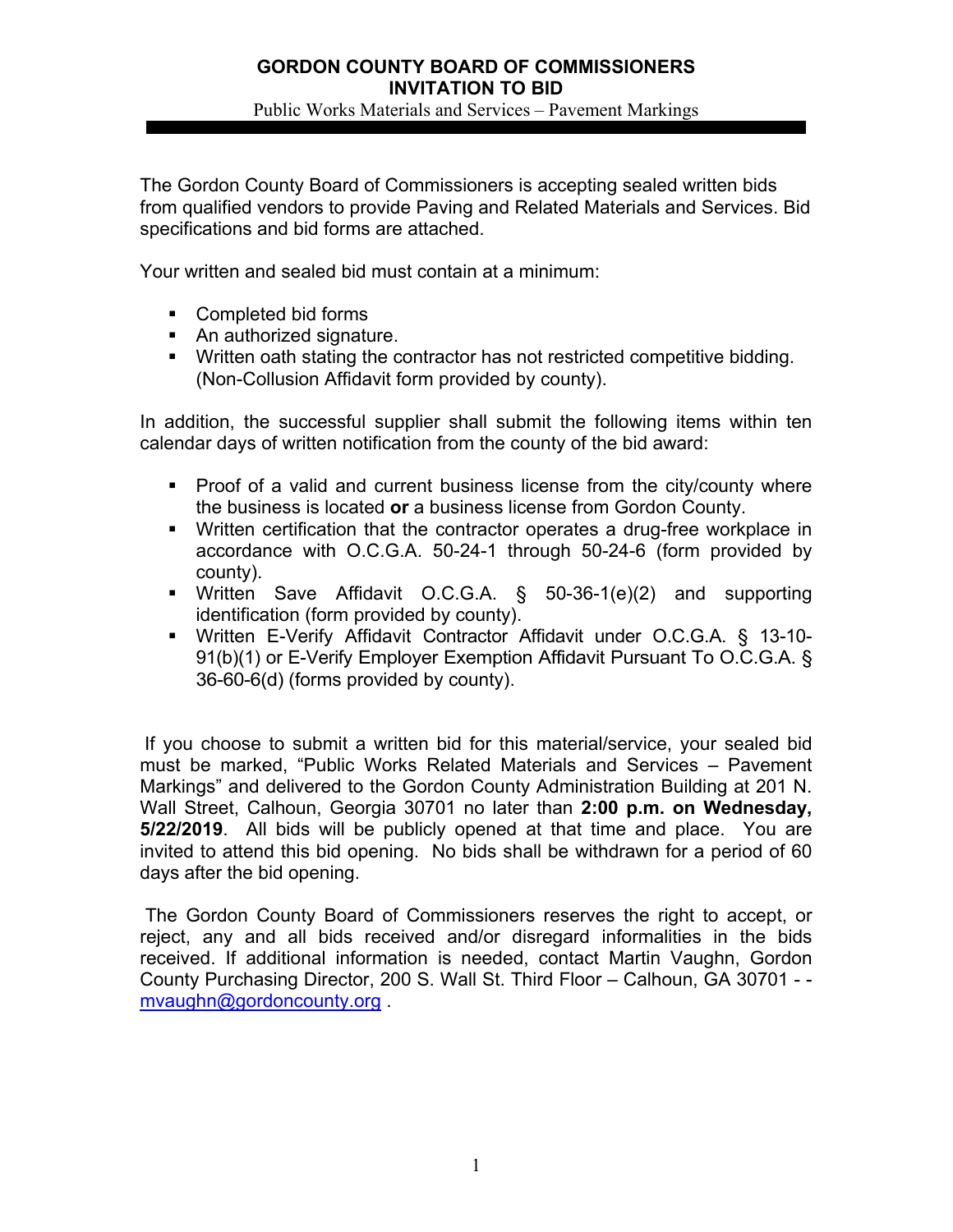#### **GORDON COUNTY BOARD OF COMMISSIONERS INVITATION TO BID**  Public Works Materials and Services – Pavement Markings

#### **Communications:**

All Communications regarding this Bid should be communicated through Gordon County Purchasing. Telephone inquiries will not be accepted. Any questions regarding this Bid should be submitted to Martin Vaughn via e-mail – mvaughn@gordoncounty.org. Your Inquiry must contain company name, telephone number and Bid name.

**No Electronic Transmissions of Bids**: The County will not accept or consider oral, telegraphic, electronic, and facsimile or telephone Bids or modifications.

# **THE CONTRACTOR SHALL:**

- 1) Review and be familiar with the enclosed bid specifications. Failure to review the bid specifications will not relieve the successful bidder of an obligation to furnish all products and labor necessary to carry out the provisions of the contract.
- 2) Provide materials that meet **Georgia DOT specifications**.
- 3) **NOTE: You should furnish your bid to cover 12 months beginning MAY 2019 through MAY 2020 with an option to extend an additional time period to cover MAY 2020 through OCTOBER 2020.**

4)

# **THE COUNTY SHALL:**

Provide the supplier with purchase order numbers to cover the purchases required by the county. Payments will be made from invoices – with valid purchase order numbers - to the supplier on a timely basis.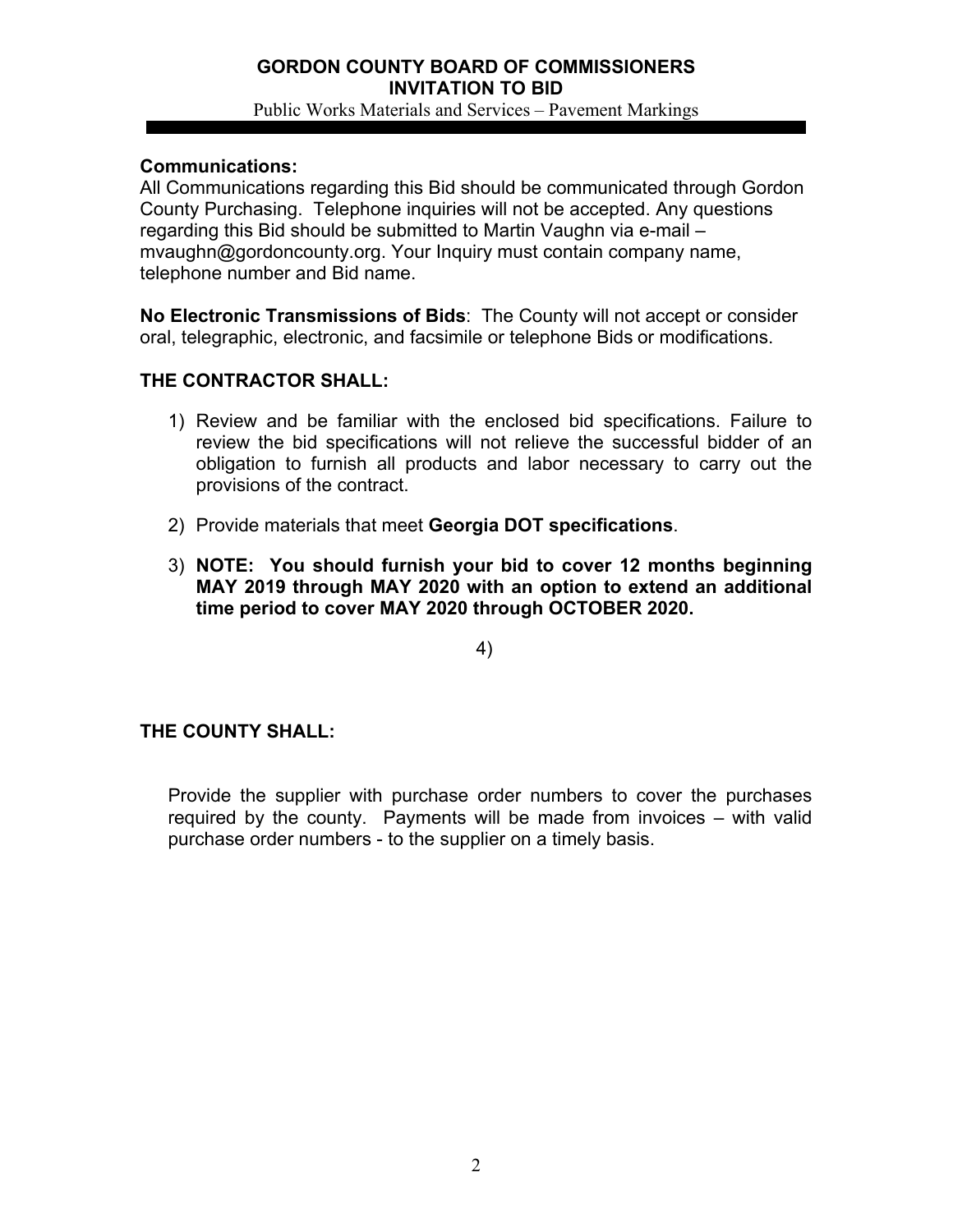Public Works Materials and Services – Pavement Markings

#### BID SHEET

The undersigned bidder hereby declares that he has carefully examined the information contained herein.

| Description - Std Traffic Paint           | Unit        | Price |
|-------------------------------------------|-------------|-------|
| Paint solid Traffic Stripe, 5 inch White  | Linear Mile |       |
| Paint solid Traffic Stripe, 5 inch Yellow | Linear Mile |       |
| Paint Stop Bars, 24 inches Solid White    | Linear Foot |       |
|                                           |             |       |

ALL of the above are to meet Georgia Department of Transportation Construction Spec 652 (2001 Edition) and the price quote is to include both material & labor.

| Description - High Build Traffic Paint    | Unit        | Price |
|-------------------------------------------|-------------|-------|
| Paint solid Traffic Stripe, 5 inch White  | Linear Mile |       |
| Paint solid Traffic Stripe, 5 inch Yellow | Linear Mile |       |
| Paint Stop Bars, 24 inches Solid White    | Linear Foot |       |
|                                           |             |       |

ALL of the above are to meet Georgia Department of Transportation Construction Spec 652 (2013 Edition) and the price quote is to include both material & labor.

| Description - Thermoplastic                       | Unit        | Price |
|---------------------------------------------------|-------------|-------|
| Thermoplastic solid Traffic Stripe, 5 inch White  | Linear Mile |       |
| Thermoplastic solid Traffic Stripe, 5 inch Yellow | Linear Mile |       |
| Thermoplastic Stop Bars, 24 inches Solid White    | Linear Foot |       |
| **** Revision #1 dated January 6, 2015            |             |       |

ALL of the above are to meet Georgia Department of Transportation Construction Spec 653 (2013 Edition) and the price quote is to include both material & labor.

| <b>Description - Raised Pavement Markers</b> | Unit           | Price |
|----------------------------------------------|----------------|-------|
|                                              |                |       |
| Yellow both sides - installed                | Each Installed |       |
| **** Revision #1 dated January 6, 2015       |                |       |

ALL of the above are to meet Georgia Department of Transportation Construction Spec 654 (2013 Edition).

Name of Bidder:

 $(Sign):$   $\blacksquare$   $\blacksquare$   $\blacksquare$   $\blacksquare$   $\blacksquare$   $\blacksquare$   $\blacksquare$   $\blacksquare$   $\blacksquare$   $\blacksquare$   $\blacksquare$   $\blacksquare$   $\blacksquare$   $\blacksquare$   $\blacksquare$   $\blacksquare$   $\blacksquare$   $\blacksquare$   $\blacksquare$   $\blacksquare$   $\blacksquare$   $\blacksquare$   $\blacksquare$   $\blacksquare$   $\blacksquare$   $\blacksquare$   $\blacksquare$   $\blacksquare$   $\blacksquare$   $\blacksquare$   $\blacksquare$ 

COMPANY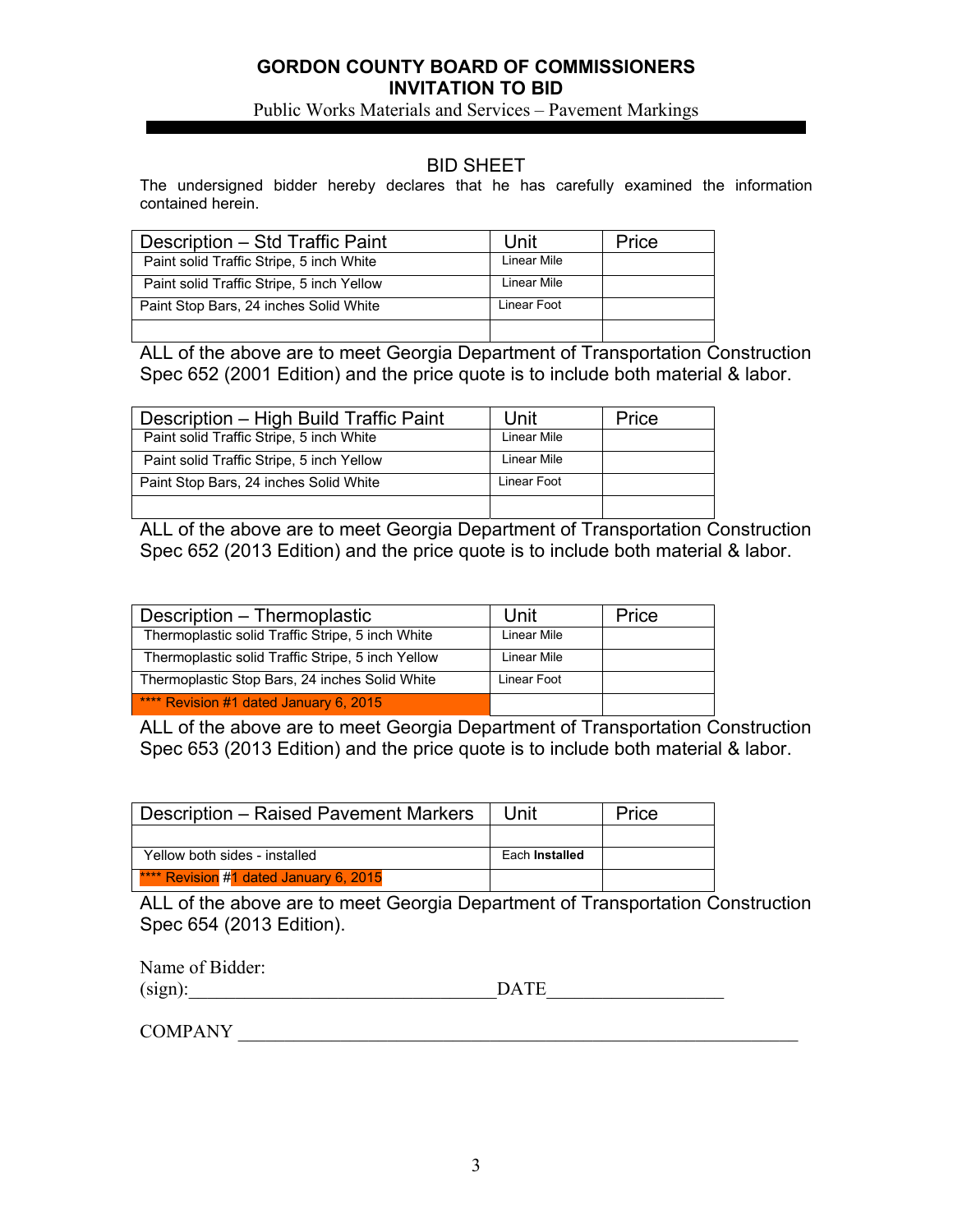# **GORDON COUNTY BOARD OF COMMISSIONERS INVITATION TO BID**  Public Works Materials and Services – Pavement Markings

**List all deviations to the bid specifications on this page.**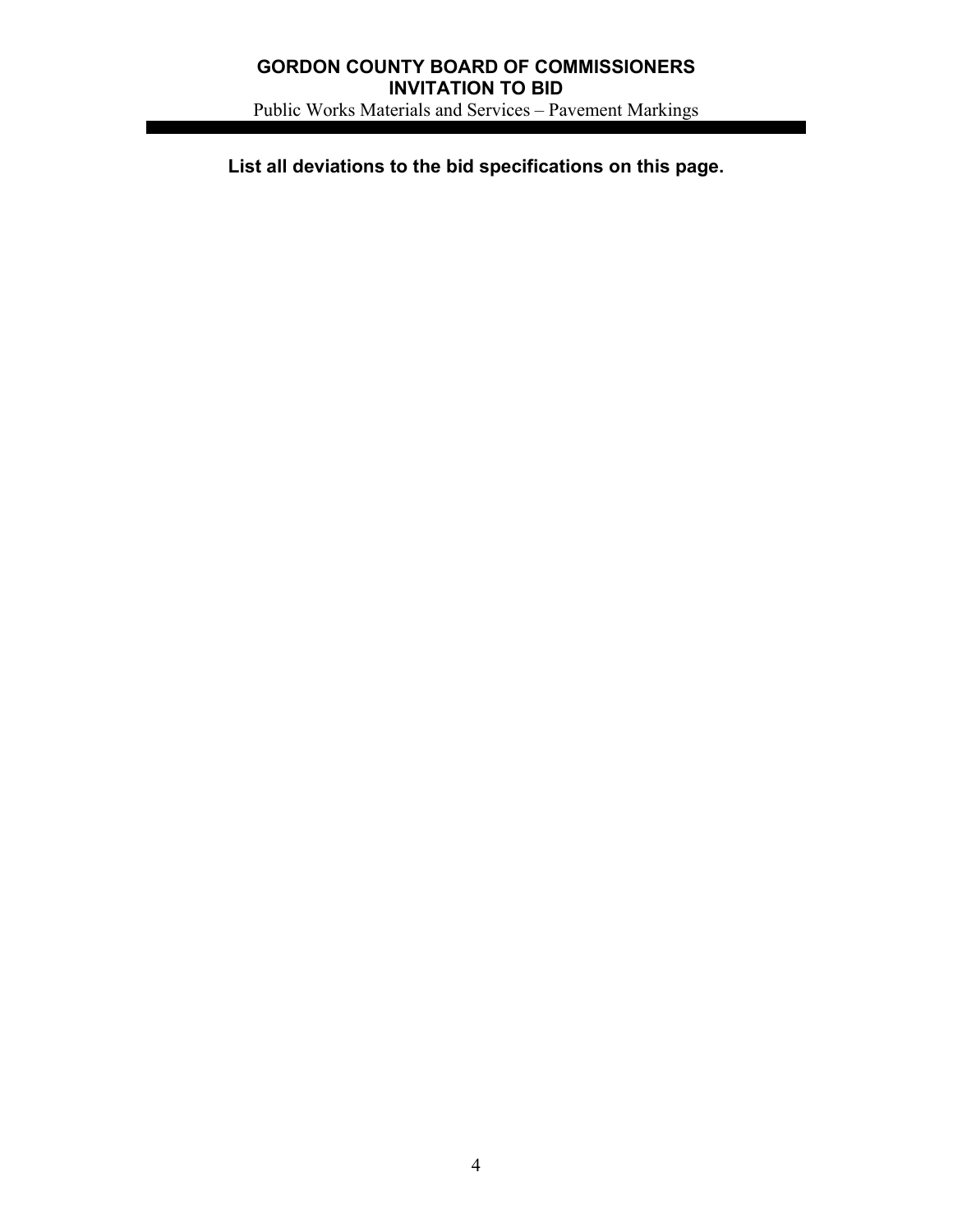Public Works Materials and Services – Pavement Markings

| <b>Contact Person:</b>  |        |  |
|-------------------------|--------|--|
| Address:                |        |  |
| City/State/Zip:         |        |  |
| E-mail: $\qquad \qquad$ | Fax:   |  |
| Authorized Signature    | Title: |  |
| Name Printed:           | Date:  |  |

It is agreed by the above signed bidder that the signature and submission of this bid represents the bidder's acceptance of all terms, conditions, and requirements of the bid specifications and, if awarded, the bid will represent the agreement between the parties.

The bidder agrees that the cost of any work performed, materials furnished, services provided, or expenses incurred, which are not specifically delineated in the bid documents, but which are incidental to the scope, intent, and completion of this contract, shall be deemed to have been included in the prices bid for the various items scheduled.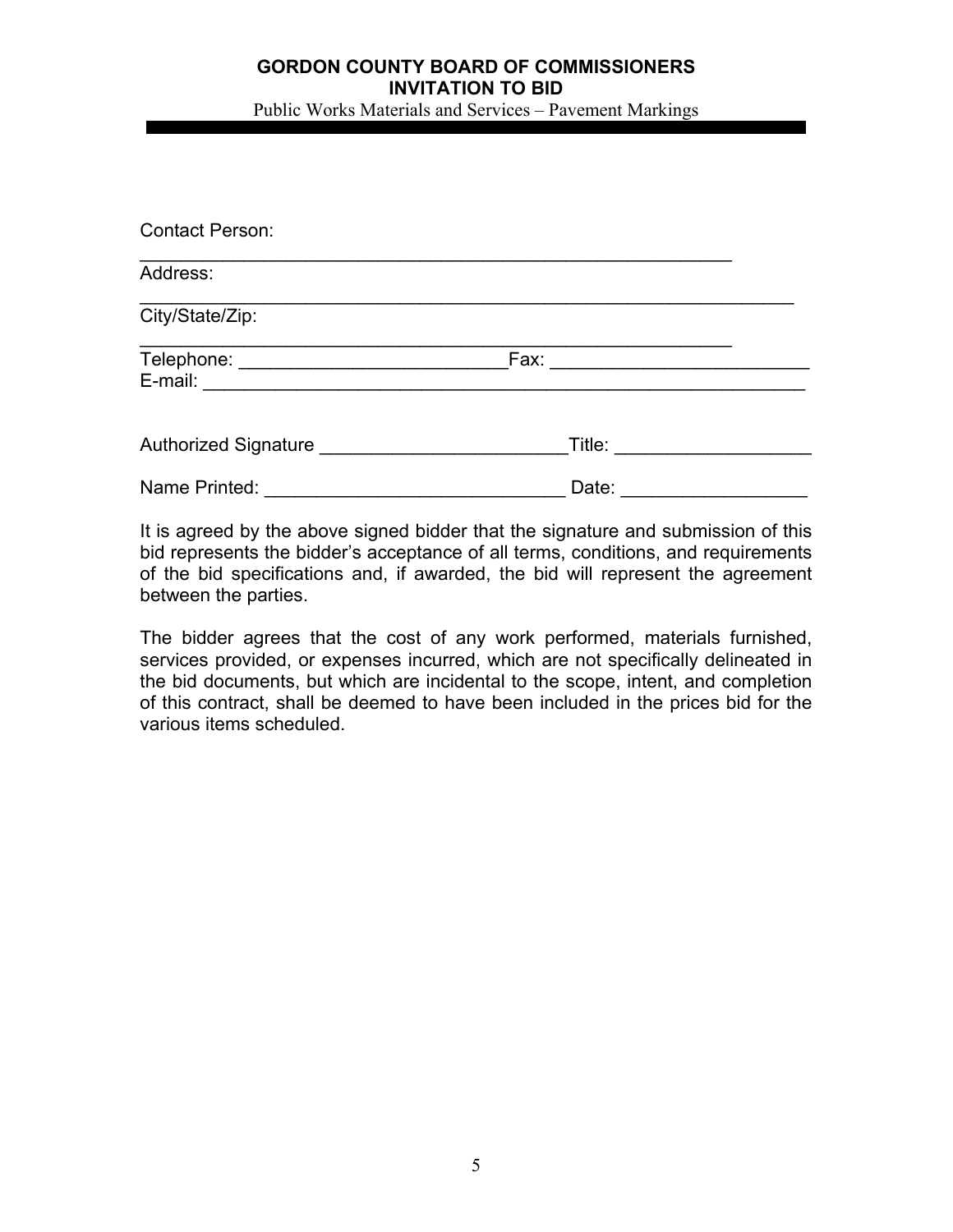Public Works Materials and Services – Pavement Markings

# **GORDON COUNTY BOARD OF COMMISSIONERS**

# **NON-COLLUSION AFFIDAVIT OF PRIME BIDDER**

| STATE OF | COUNTY OF                                    |
|----------|----------------------------------------------|
|          | being first duly sworn, depose and say that; |

He is \_\_\_\_\_\_\_\_\_\_\_\_\_\_\_\_\_\_\_\_\_\_\_\_\_\_of\_\_\_\_\_\_\_\_\_\_\_\_\_\_\_\_\_\_\_\_\_\_\_\_, the bidder that has submitted the attached bid;

He or she is fully informed respecting the preparation and contents of the attached bid and of all pertinent circumstances respecting such bid; Such bid is genuine and is not a collusive or sham bid; Neither the said bidder nor any of its officers, partners, owners, agents, representatives, employees, or parties in interest, including this affiant, has in any way colluded, conspired, connived, or agreed, directly or indirectly with any other bidder, firm or person to submit a collusive or sham bid in connection with the contract for which the attached bid has been submitted or to refrain from bidding in connection with such contract, or has in any manner, directly or indirectly, sought by agreement or collusion or communication or conference with any other bidder, firm or person to fix the price or prices in the attached bid or of any other bidder, or to fix any overhead, profit, or cost element of the bid price or the bid price of any other bidder, or to secure through any collusion, conspiracy, connivance, or unlawful agreement any advantage against the Gordon County Board of Commissioners or any person interested in the proposed contract; and

The price or prices quoted in the attached bid are fair and proper and are not tainted by any collusion, conspiracy, connivance, or unlawful agreement on the part of the bidder or any of its agents, representatives, owners, employees, or parties in interest, including this affiant.

| By:                             |                               |     |
|---------------------------------|-------------------------------|-----|
|                                 |                               |     |
|                                 |                               |     |
|                                 |                               |     |
| Subscribed and sworn to me this | day of ______________________ | 200 |
|                                 |                               |     |
|                                 |                               |     |
|                                 |                               |     |
| <b>Commission Expires:</b>      |                               |     |